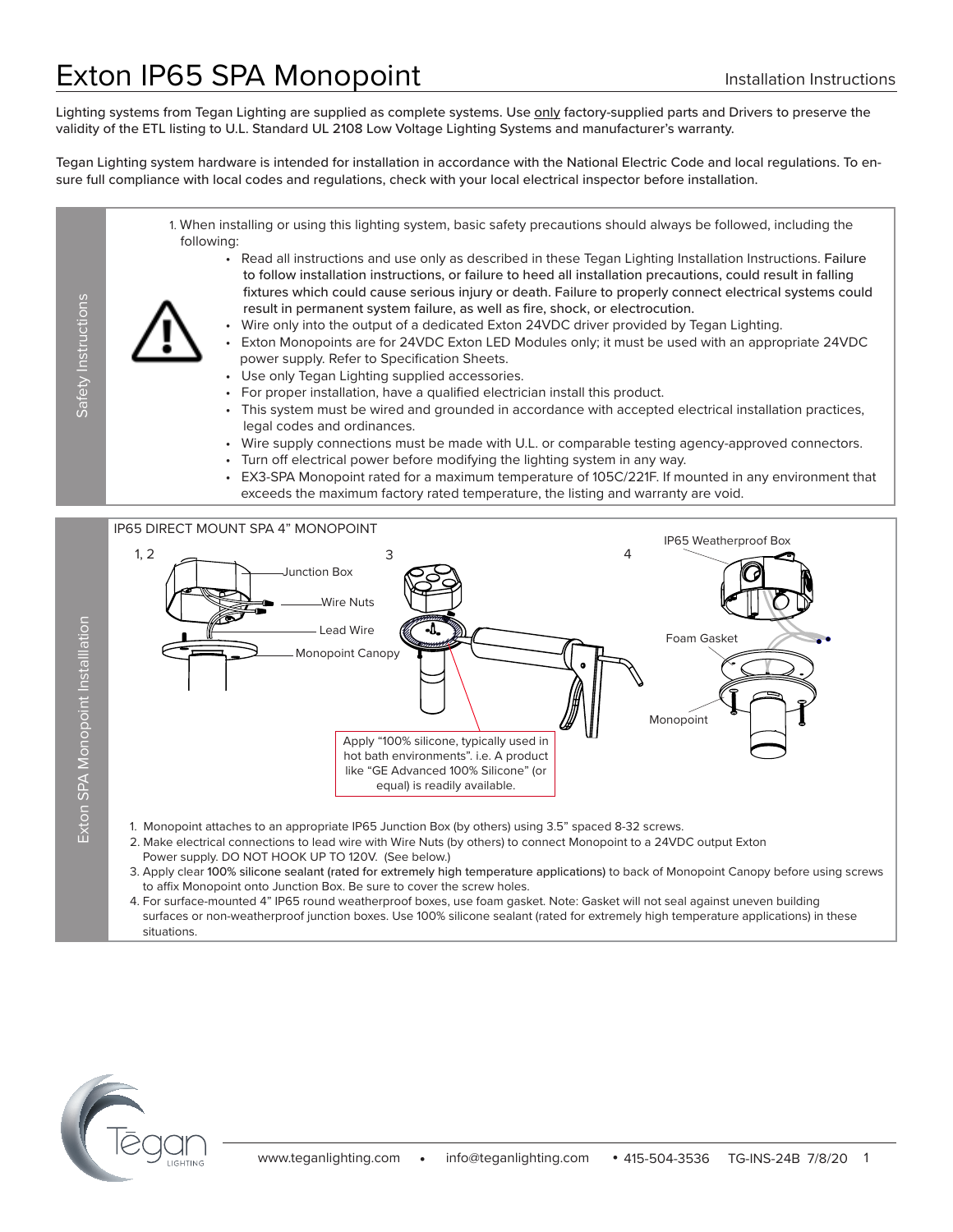



- 1. If supplied with Media accessory(s), insert a maximum of two into the Media Holder.
- 2. "S" or "G" Envelope options are avalable for Sauna applications; Acrylic Gems (Flat, Cylinder or Sphere) are the only options for Steam Rooms.

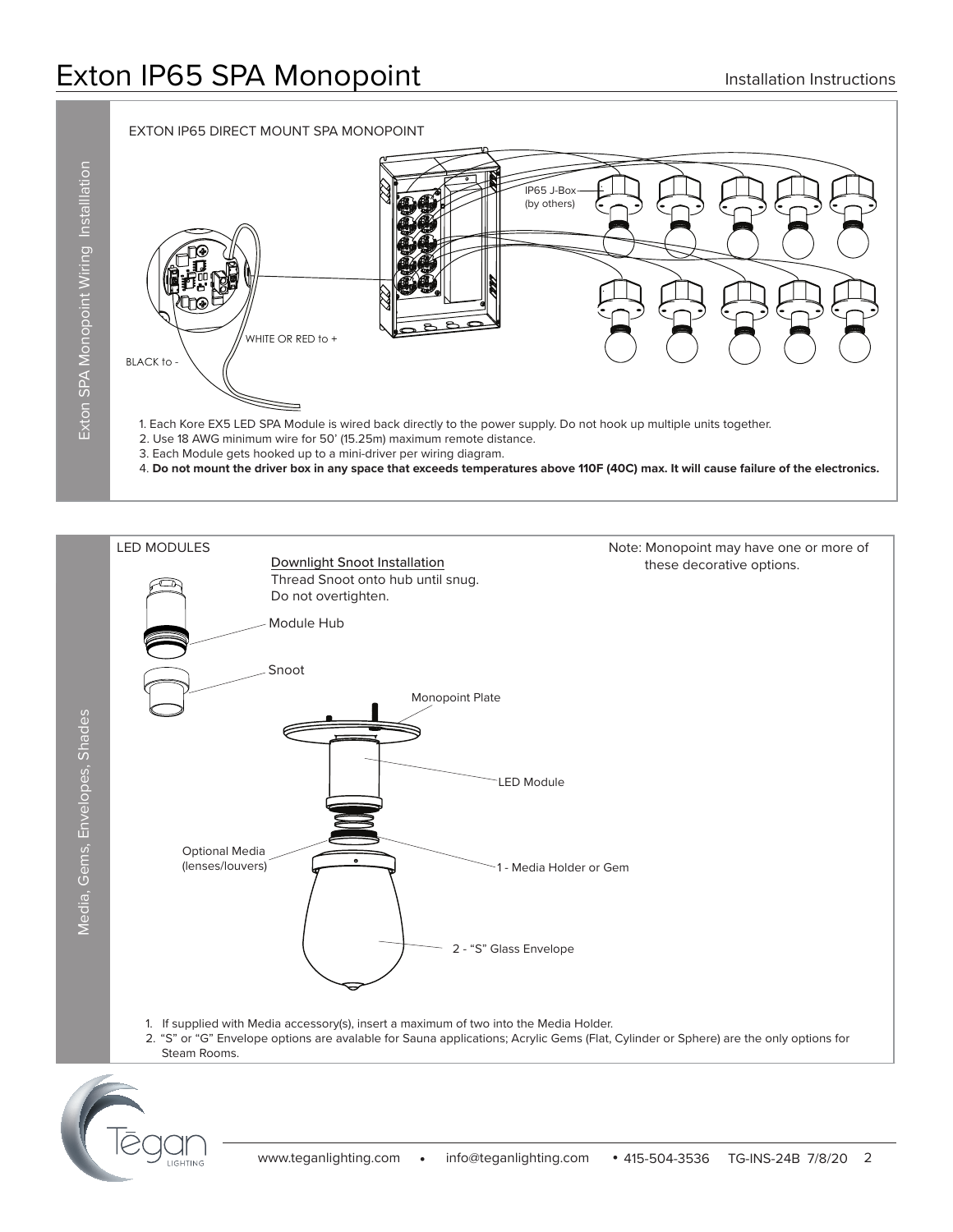#### IP65 Kore EX5 Wattage Guidelines for Power Supplies

#### Qty of LED Modules per Driver Capacity

| Description              | Max $#$ of<br>Kore-EX3 SPA Fixtures | <b>Typical Driver Links</b>           |
|--------------------------|-------------------------------------|---------------------------------------|
| 40W Non-Dimming Driver   | 10                                  | <b>40W Non-Dimming Driver</b>         |
| 40W 0-10V Dimming Driver | 10                                  | <b>40W Driver</b><br>& Dimming Module |

1. Due to the rapidly evolving technology for Semiconductor products, Tegan driver options are subject to change at any time, without notice. In addition, if any of the standard drivers are out of stock or discontinued, Tegan Lighting will supply an equal as needed. Tegan can also supply alternative drivers upon request; contact the factory for details.

2. We have listed the maximum number of Kore-EX3 Modules for each Driver option above based on the following common practice: Recommended De-Rating: Like all electronic power supplies, life is significantly increased when loads are 75/80% or less of the nominal power capacity.

 Best life is in climate controlled conditions, or when the power supply stays below 70C/158F. The type of enclosure and ambient environment can affect the operating temperature, and therefore the lifetime of the power supply. For all Tegan Lighting enclosures, load power supplies to only 75/80% of their nominal. These are general suggestions to increase the life of the supply in moderate climates; the actual operating lifetime of the power supply depends on the actual environment and use. Do not operate the power supplies during the day with direct sunlight with extreme hot temperatures.

3. Do not exceed a maximum of 10 Exton LED Spa Monopoint fixtures per run/circuit.

4. Due to heat considerations, do not use greater than 40W Drivers for Kore EX3 SPA Monopoints.

5. VOLTAGE DROP:

 To calculate the maximum wiring distance of an Exton Monopoint circuit, you have to consider the wiring from the power supply to the first Monopoint, as well as the wiring from the first Monopoint to the last. Added together, these distances are the "total circuit run length". The voltage should not drop below 21V. Since an Exton circuit is low voltage and higher current, maximum circuit run length is achieved with thicker (e.g. 18AWG) wire. Each Exton module draws about 0.5 A, so use 18 AWG Exton Circuit, 100W total: 50' Total circuit Run Length. This assumes a roughly even spacing of modules along the circuit run, and good electrical connections. Poor or numerous "pigtailed" connections that interrupt the circuit, or grouping modules towards the end of a run, can increase the voltage drop and cause improper LED output for these examples.

6. **Use Tegan Lighting Power Enclosures and Drivers only. If supplied "by others" the warranty and listing are void.**

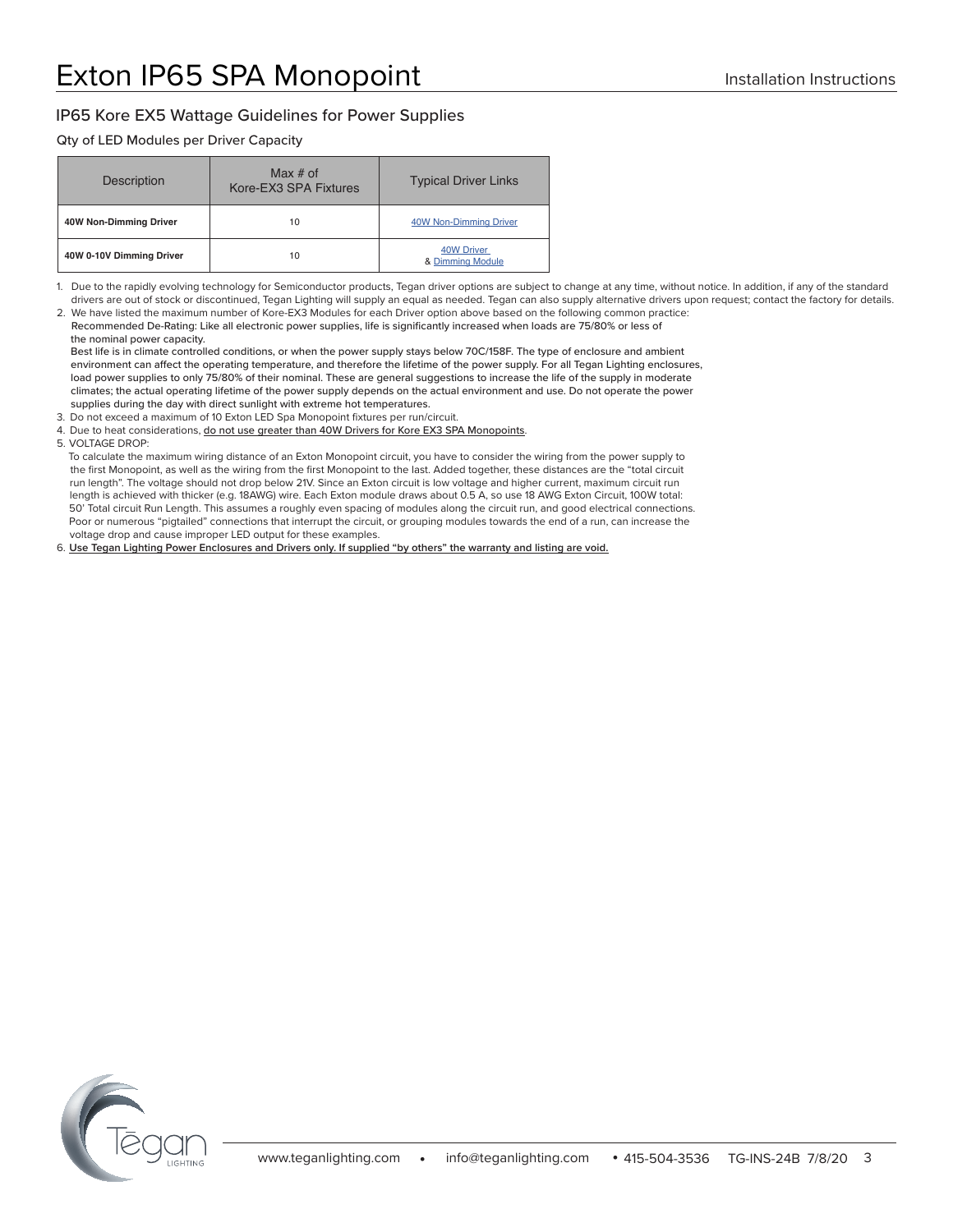# EXTON TRAC SYSTEM LIMITED WARRANTY

This limited warranty ("Limited Warranty") applies to Exton Trac and Monopoint Systems (the "Products") sold by Tegan Lighting (the "Company") or its retail partners. This Limited Warranty does not apply to any paper or nylon shade accessory to the Products—the Company makes no warranty as to any paper or nylon shade accessory to the Products. The obligations under this Limited Warranty are only to the owner of the building or home in which the Products are installed, at the time in which the Products are installed. The Limited Warranty cannot be assigned or transferred, including to a subsequent purchaser of the building or home. This Limited Warranty applies only to Products purchased in the United States.

### Limited Warranty

The Company warrants that the Products will be free from material defects in materials and workmanship under normal use for a period of three years from the date of your purchase ("Warranty Period"). Your sole and exclusive remedies for warranty claims submitted pursuant to this Limited Warranty are as follows:

For all Products that contain or develop a material defect in materials or workmanship during the Warranty Period, the Company will do one of the following: (1) repair the Product, (2) replace the Product with a like product, or (3) refund your purchase price for the Product (taxes, shipping and handling costs excluded). The Company has the sole discretion to decide which of these three options to use. If the Company replaces the Product pursuant to this Limited Warranty, a new Warranty Period of three years will apply to the replacement Product.

#### Warranty Claim Procedure

All claims pursuant to this Limited Warranty must be submitted in accordance with the procedures described in this section, and must be submitted within the Warranty period.

To make a Limited Warranty claim, you must contract your local selling Manufacturer's Representative, and provide the Manufacturer's Representative with the following information, in addition to any information requested by the Manufacturer's Representative: (1) proof of purchase, including date of purchase; (2) a description of the problem or defect, along with any supporting documentation, including photographs; (3) the date the defect was first discovered; and (4) your name, address, and phone number.

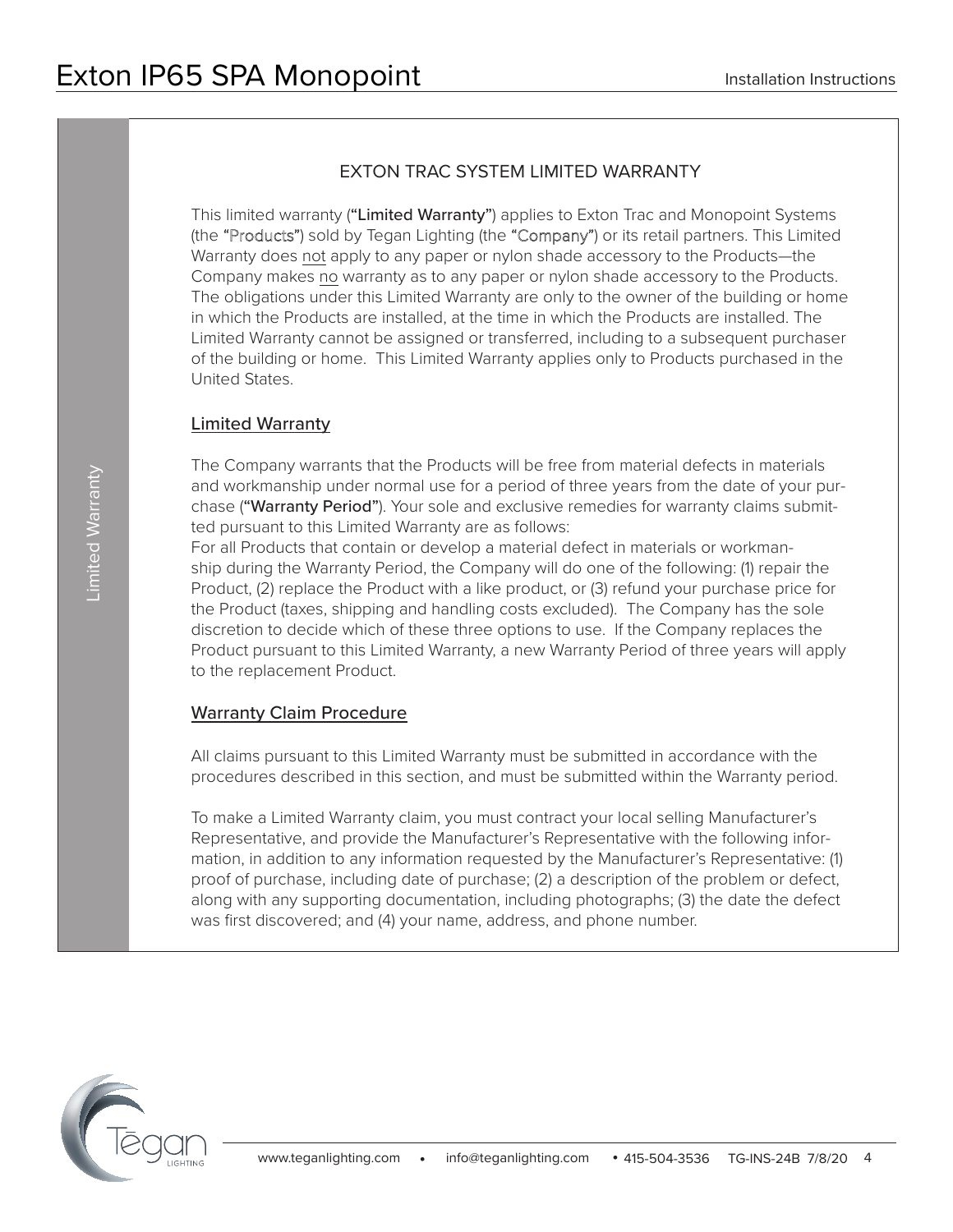### Warranty Claim Procedure (cont'd)

The Manufacturer's Representative will then provide the details of your claim to the Company. The Company will review your claim and then you will be notified whether the claim is denied or accepted, or whether the Company needs additional information. If the Company or Manufacturer's Representative requests additional information from you, then you must provide the information within 30 days of the requests or your Limited Warranty claim becomes void

If the Company accepts your claim, you will be sent a Return Goods Authorization ("RGA") number and provide you with further instructions on where to ship the Product. You must return the Product, your proof of purchase, the RGA, and anything else requested by the Company or Manufacturer's Representative within 30 days of the date the RGA was sent to you; if you fail to do so, your Limited Warranty claim becomes void. The Company will not pay for any labor costs incurred by you prior to acceptance of a Limited Warranty Claim. If the Company accepts a Limited Warranty Claim, it will only pay for labor costs expressly approved by the Company in writing.

#### **Exclusions**

.

This Limited Warranty does not apply to: (1) normal wear and tear and (2) defects or damage caused by misuse (including, but not limited to, failure to follow any instructions for installing and using the product, and failure to properly winterize the Product); tampering; accident; neglect; abuse; alteration; modification; improper or unauthorized repair; improper storage; acts of God (including weather-related events and wind velocity exceeding 27 (tree mount) or 40 (structure mount) Knots); or animals. The Company is not responsible for damages arising from or related to the failure to follow instructions relating to the installation and use of the Product, regardless of whose improper installation or use causes the damage. If the Product is not installed in accordance with the Company's installation instructions, or if the Product is tampered with after installation, the Limited Warranty immediately becomes void.

### Limitation of Damages and Implied Warranties

TO THE FULL EXTENT PERMITTED BY LAW, THIS WARRANTY DOES NOT COVER, AND TEGAN LIGHTING IS NOT RESPONSIBLE FOR: (A) SPECIAL, INCIDENTAL OR CONSE-QUENTIAL DAMAGES RESULTING FROM ANY BREACH OF WARRANTY OR CONDITION, OR UNDER ANY OTHER LEGAL THEORY, INCLUDING, BUT NOT LIMITED TO, LOSS OF USE, LOSS OF REVENUE, LOSS OF ACTUAL OR ANTICIPATED PROFITS (INCLUDING LOSS OF PROFITS ON CONTRACTS), LOSS OF THE USE OF MONEY, LOSS OF ANTICI-PATED SAVINGS, LOSS OF BUSINESS, LOSS OF OPPORTUNITY, LOSS OF GOODWILL, LOSS OF REPUTATION, INJURIES TO PERSONS, OR DAMAGES TO PROPERTY (OTHER THAN DAMAGES TO THE PRODUCT ITSELF).

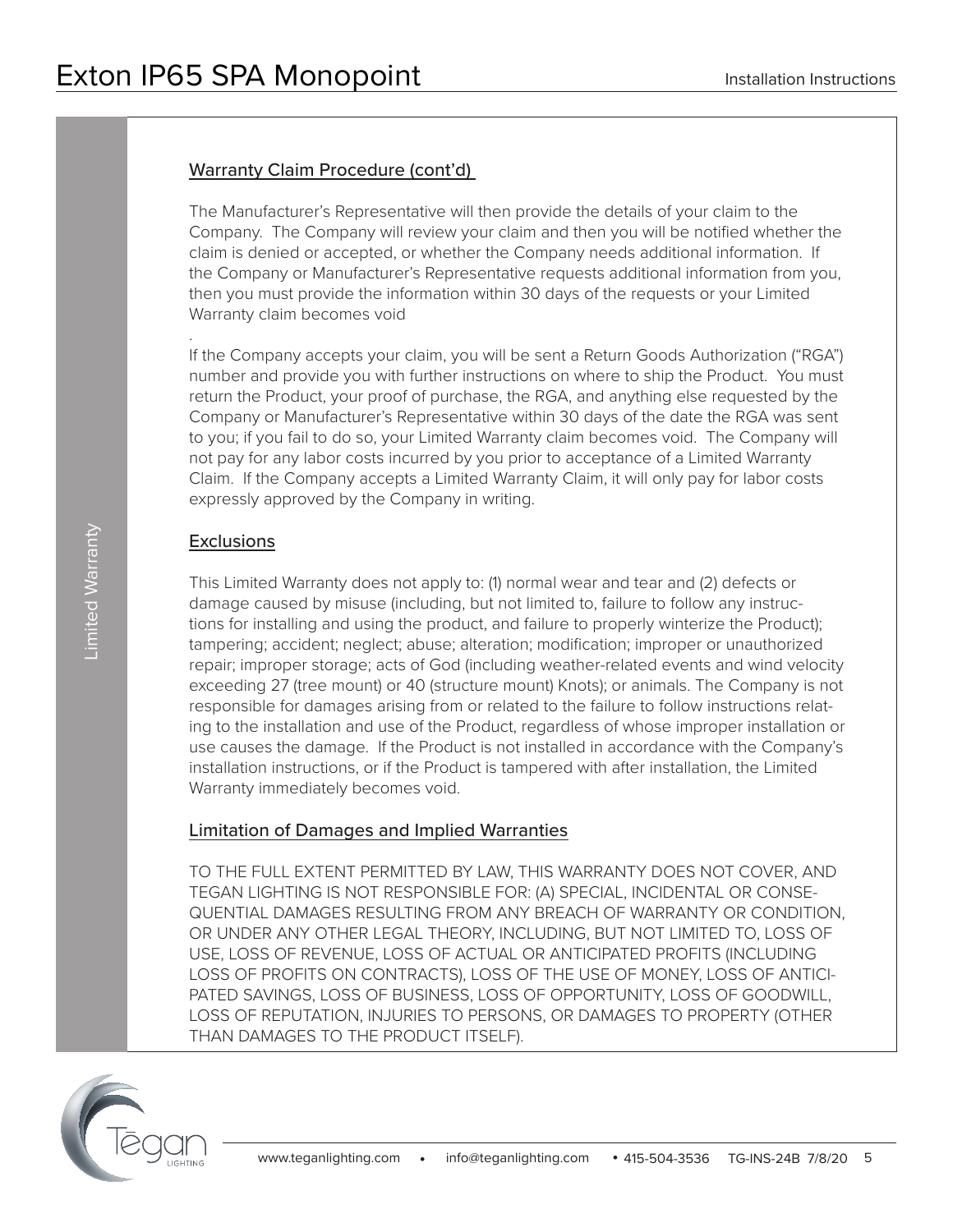### Limitation of Damages and Implied Warranties (cont'd)

TO THE FULL EXTENT PERMITTED BY LAW, THIS WARRANTY DOES NOT COVER, AND TEGAN LIGHTING IS NOT RESPONSIBLE FOR: (A) SPECIAL, INCIDENTAL OR CONSE-QUENTIAL DAMAGES RESULTING FROM ANY BREACH OF WARRANTY OR CONDITION, OR UNDER ANY OTHER LEGAL THEORY, INCLUDING, BUT NOT LIMITED TO, LOSS OF USE, LOSS OF REVENUE, LOSS OF ACTUAL OR ANTICIPATED PROFITS (INCLUDING LOSS OF PROFITS ON CONTRACTS), LOSS OF THE USE OF MONEY, LOSS OF ANTICI-PATED SAVINGS, LOSS OF BUSINESS, LOSS OF OPPORTUNITY, LOSS OF GOODWILL, LOSS OF REPUTATION, INJURIES TO PERSONS, OR DAMAGES TO PROPERTY (OTHER THAN DAMAGES TO THE PRODUCT ITSELF).

INCIDENTAL OR CONSEQUENTIAL DAMAGES, SO THE ABOVE LIMITATION MAY NOT APPLY TO YOU. THIS WARRANTY GIVES YOU SPECIFIC LEGAL RIGHTS AND YOU MAY ALSO HAVE OTHER RIGHTS, WHICH VARY FROM JURISDICTION TO JURISDICTION.

All implied warranties (including the implied warranties of merchantability and fitness for a particular purpose) are limited in duration to the Warranty Period. All such implied warranties are expressly disclaimed for periods beyond the Warranty Period.

Some jurisdictions do not allow limitations on the duration of an implied warranty, so this limitation may not apply to you.

### Governing Law and Disputes

This Limited Warranty (and any non-contractual disputes/claims arising out of or in connection with them) are subject to the laws of the state of California, United States of America, without regard to choice or conflicts of law principles. The parties expressly agree that the provisions of the Limited Warranty or to their relationship.

Further, you and the Company agree to the jurisdiction of the Northern District of California to resolve any dispute, claim, or controversy that relates to or arises in connection with the Limited Warranty (and any non-contractual disputes/claims relating to or arising in connection with them) and is not subject to mandatory arbitration under Limited Warranty, or, if that court lacks jurisdiction, the Superior Court of California of the County of Marin.

You and the Company agree that any dispute, claim, or controversy between you and the Company arising in connection with or relating in any way to these Agreements or to your relationship with the Company as a user of the Service (whether based in contract, tort, statute, fraud, misrepresentation, or any other legal theory, and whether the claims arise during or after the termination of the Limited Warranty) will be determined by mandatory binding individual (not class) arbitration.

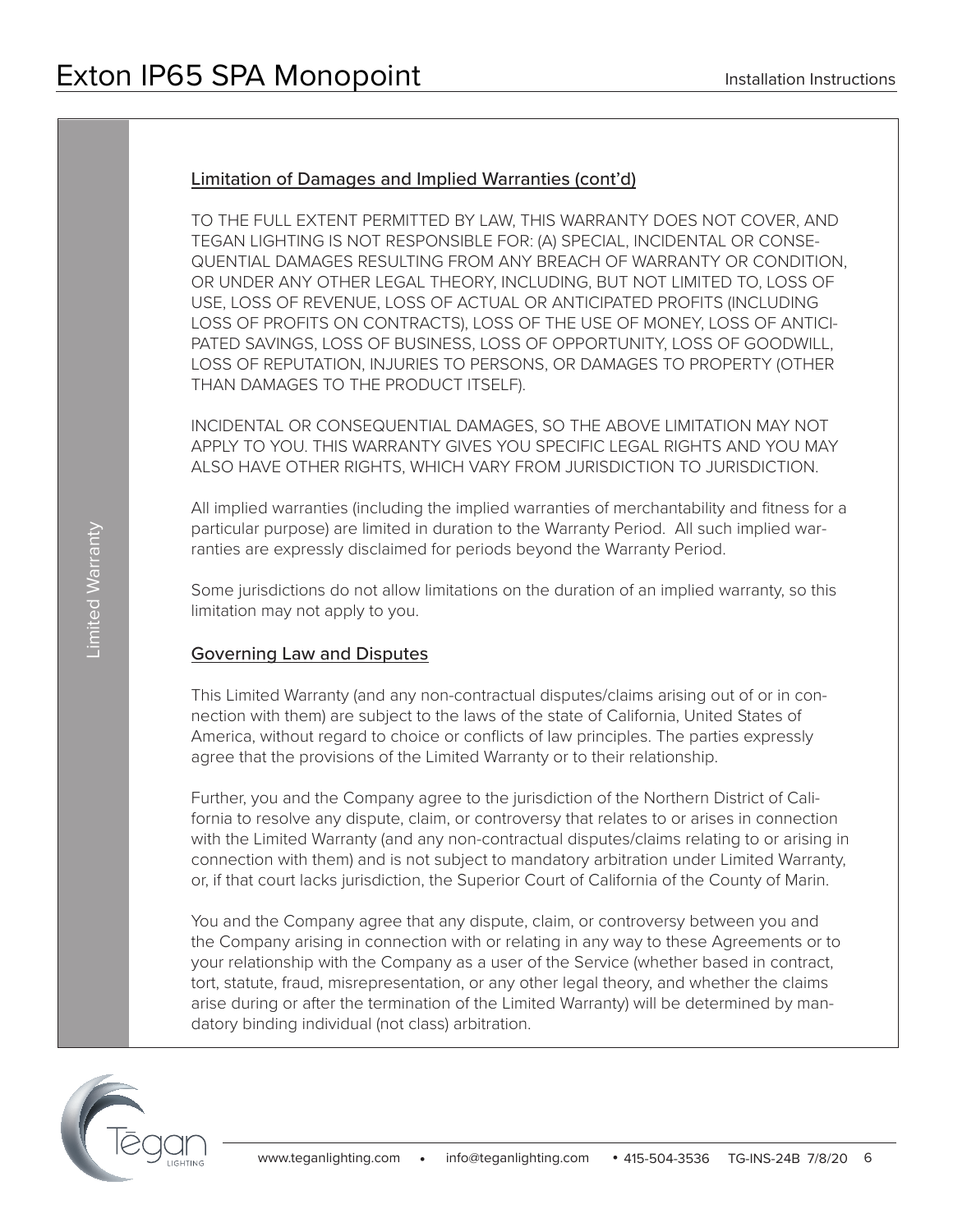## Governing Law and Disputes (con'd)

You and the Company further agree that the arbitrator shall have the exclusive power to rule on his or her own jurisdiction, including any objections with respect to the existence, scope or validity of the Limited Warranty, this arbitration clause thereto, or to the arbitrability of any claim or counterclaim. Arbitration is more informal than a lawsuit in court. THERE IS NO JUDGE OR JURY IN ARBITRATION, AND COURT REVIEW OF AN ARBITRA-TION AWARD IS LIMITED. There may be more limited discovery than in court. The arbitrator must follow this agreement and can award the same damages and relief as a court (including attorney fees), except that the arbitrator may not award any relief, including declaratory or injunctive relief, benefiting anyone but the parties to the arbitration. This arbitration provision will survive termination of the Limited Warranty.

Notwithstanding this clause you and the Company both agree that nothing in this Arbitration Agreement will be deemed to waive, preclude, or otherwise limit either of our rights, at any time, to (1) bring an individual action in a U.S. small claims court or (2) bring an individual action seeking only temporary or preliminary individualized injunctive relief in a court of law, pending a final ruling from the arbitrator.

YOU AND THE COMPANY AGREE THAT EACH MAY BRING CLAIMS AGAINST THE OTH-ER ONLY IN YOUR OR ITS INDIVIDUAL CAPACITY AND NOT AS A PLAINTIFF OR CLASS MEMBER IN ANY PURPORTED CLASS OR REPRESENTATIVE ACTION. Unless both you and the Company agree, no arbitrator or judge may consolidate more than one person's claims or otherwise preside over any form of a representative or class proceeding. The arbitrator may award injunctive relief only in favor of the individual party seeking relief and only to the extent necessary to provide relief warranted by that party's individual claim. If a court decides that applicable law precludes enforcement of any of this paragraph's limitations as to a particular claim for relief, then that claim (and only that claim) must be severed from the arbitration and may be brought in court.

Either you or we may start arbitration proceedings. Any arbitration between you and the Company will take place under the Consumer Arbitration Rules of the American Arbitration Association ("AAA") then in force (the "AAA Rules"), as modified by this agreement. You and the Company agree that the Federal Arbitration Act applies and governs the interpretation and enforcement of this provision (despite the choice of law provision above). The AAA Rules, as well as instructions on how to file an arbitration proceeding with the AAA, appear at adr.org, or you may call the AAA at 1-800-778-7879.

Any arbitration hearings will take place in the county (or parish) of your address, provided that if the claim is for \$25,000 or less, you may choose whether the arbitration will be conducted (1) solely on the basis of documents submitted to the arbitrator; (2) through a non-appearance based telephonic hearing; or (3) by an in-person hearing as established by the AAA Rules in the county (or parish) of your billing address.